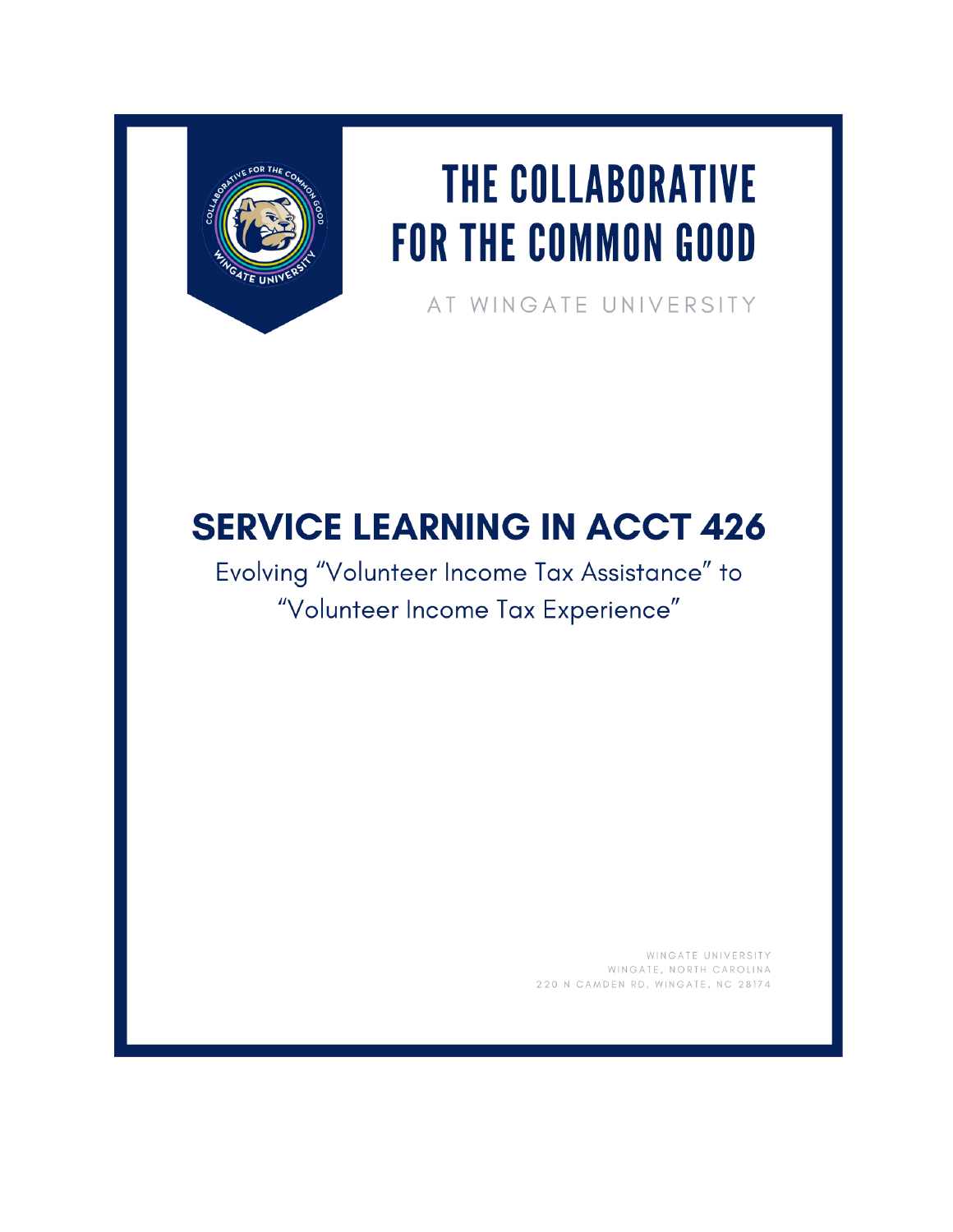## **Abstract**

Individual Income Tax makes up 50% of the federal government's total tax revenues. With the government relying so heavily on this, it is important that individuals file and pay in a timely manner. However, a recent study reports that 10-12% of households surveyed reported not filing Individual Tax Returns despite knowing the requirement. The same study found that households in lower income brackets were less likely to file than those in higher income brackets. Lower-income taxpayers often benefit the most when low-cost/free assistance filing tax returns is provided. Union County has been providing Volunteer Income Tax Assistance (VITA) services to qualifying individuals since 2005, and Wingate University has been supporting students interested in working with the VITA program on an individual basis. The university had never offered a dedicated course for this purpose until Wingate University's Porter B. Byrum's School of Business collaborated with Wingate University's Collaborative for the Common Good, to develop ACCT 426- Volunteer Income Tax Assistance (VITA) Program. Students are now working with both a University Representative and Union County Representative as they progress through an IRS-created training and certification program which allows them the opportunity to directly work with the Union County VITA program and the community members that they serve. Supplemental educational information and projects are incorporated into the course to ensure students have consistent interaction with their peers. Students are actively engaged, provide (and are provided with) consistent feedback, and help drive the successful delivery of a true community service learning experience. Former students have reported that the VITA experience to be both rewarding and eye-opening, but also reported a desire for more consistency and cohesion between their experiences and the experiences of fellow students completing the internship at the same time.

### **Background**

Individual Income Tax makes up a large part of the tax revenue on which the federal government relies for its yearly operations. In fact, for the 2021 budget year, Individual Income Tax represents 50% of the federal government's total budgeted tax revenues. As illustrated in Figure 1, this is larger than the 36% of revenue that comes from Payroll Taxes and the 7% that comes from Corporate Income Tax (The White House, 2021).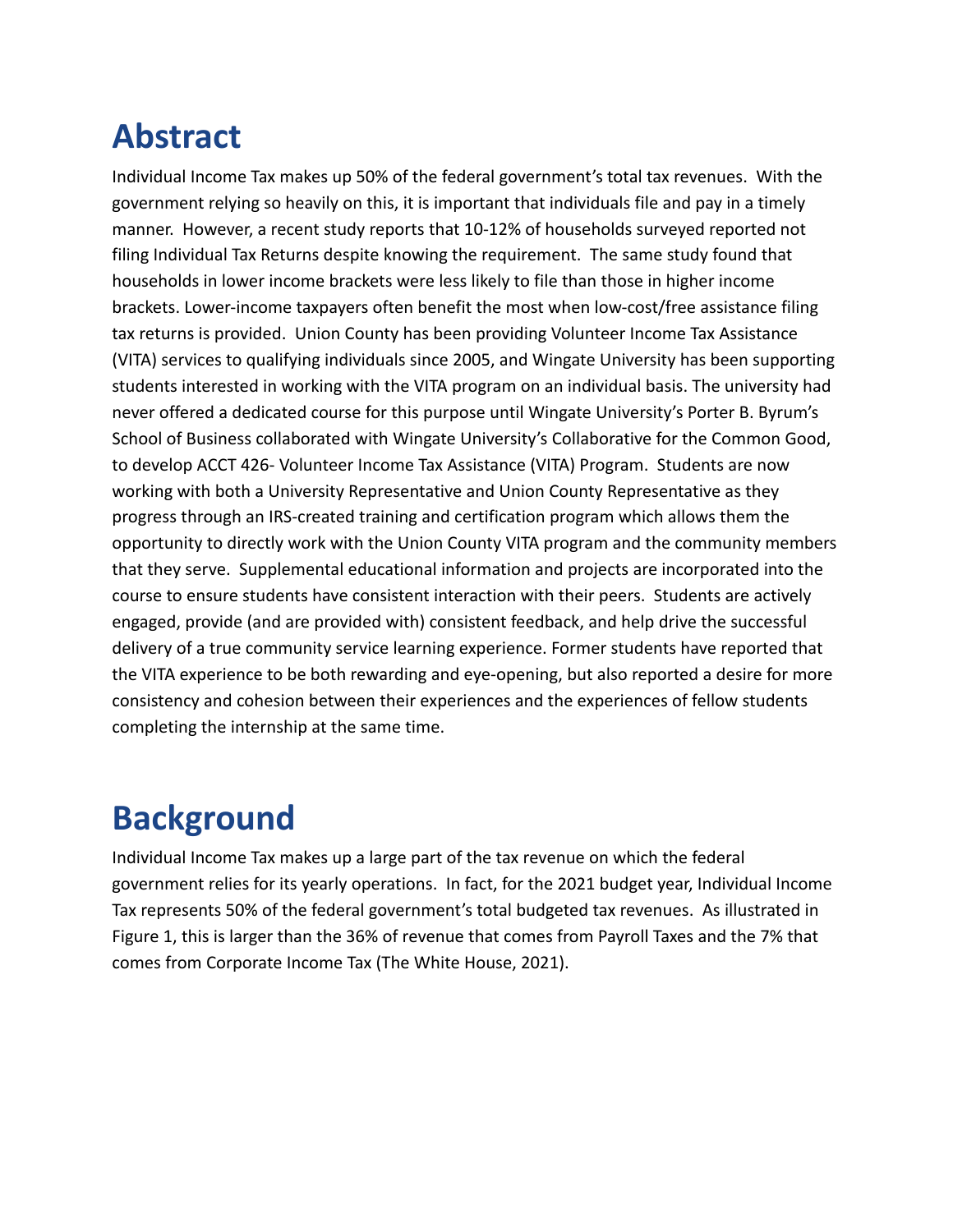#### **Figure 1**





**(The White House, 2021)**

With the government relying so heavily on Individual Income Tax, it is important that individuals file and pay what is determined to be their "fair" share. There are a lot of instances where tax payments have either been withheld on the behalf of the taxpayer or paid by the taxpayer during the tax year. At the end of the tax year, a calculation (or return) is completed and this shows a resulting number of either how much more the taxpayer owes or how much the taxpayer has overpaid already during the year. The return either requests that the taxpayer submit the additional amount due or get a refund for the overpayment.

If an individual does not file and pay their tax return by the deadline for that year, they will be charged penalties and interest on any amount due or be kept from receiving any refund that would normally be due them until they do file the return. Erard, Lengetieg, Payne, and Plumley (2020) found that 10-12% of United States Households reported not filing a tax return even though they were required to do so. Erard, etc. (2020) went on to find that lower income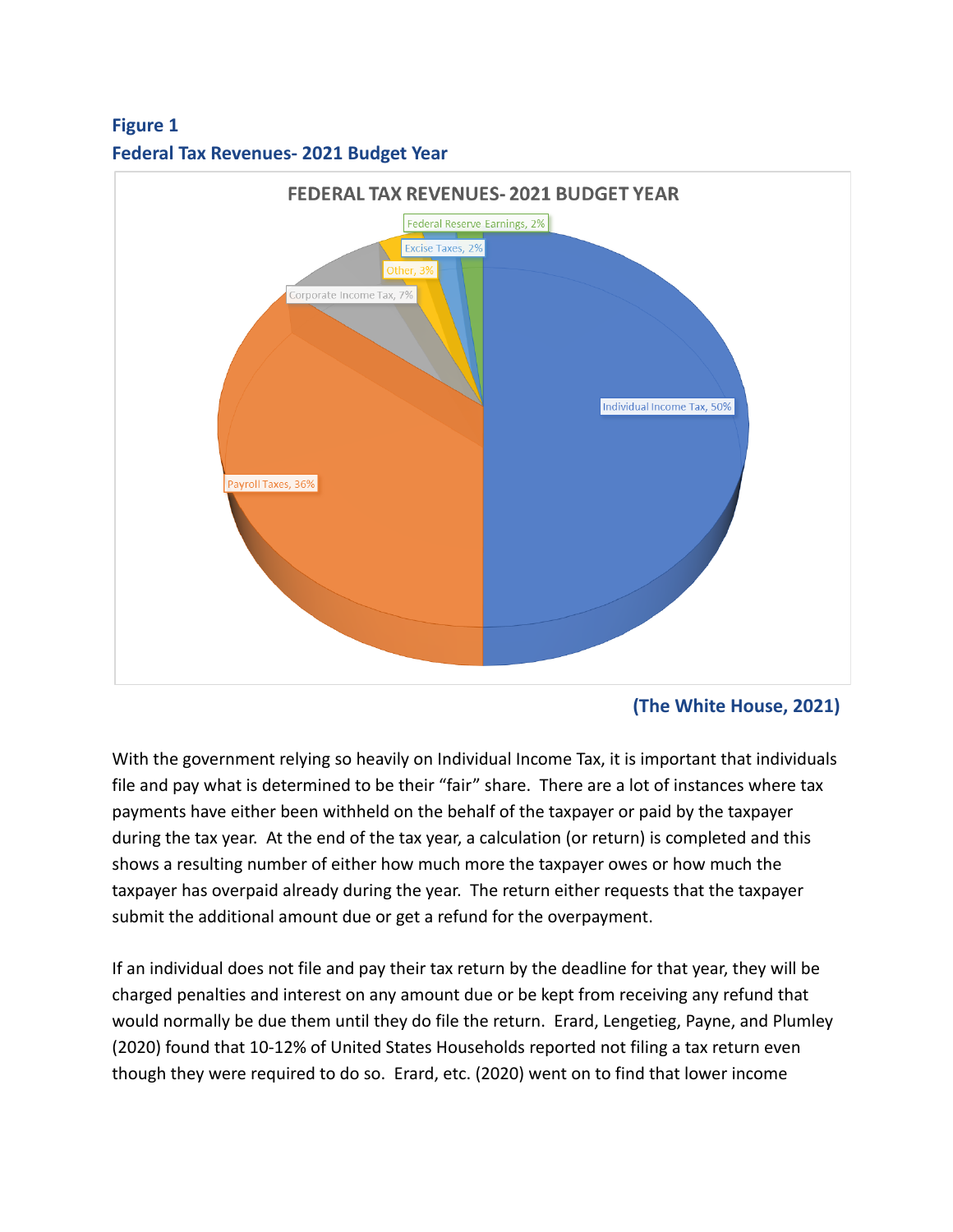households were less likely to file than higher income households and/or ones with larger tax liabilities (Erard, Langetieg, Payne, and Plumley, 2020).

In order to qualify for the Union County Volunteer Income Tax Assistance (VITA) program, there are certain qualifications that a taxpayer must meet. The most notable of these include that they: make \$57,000 or less per year, are a person with disabilities, or are limited English speaking. Volunteers work directly with these taxpayers, but before starting, the volunteer must complete and pass an IRS-certified exam. This requirement helps ensure that the taxpayers are receiving assistance from qualified individuals (Union County, 2021)

### **Course Development and Implementation**

Wingate University's Porter B. Byrum's School of Business has developed, through collaboration with Wingate University's Collaborative for the Common Good, an official course- ACCT 426 Volunteer Income Tax Assistance (VITA) Program - that was built off of what the previous internship experiences provided and created a true service learning opportunity moving forward. Wingate University's Collaborative for the Common Good (CCG) is a program led by WU faculty and staff, who partner with students and like-minded community members to collaborate on and implement meaningful community service learning opportunities. Through the CCG's Fellowship program, Faculty members at Wingate University are trained in High-Impact Service Learning Pedagogy and how to format and run an effective service learning course. Research into the effectiveness of Service Learning and Civic Engagement courses (SLCE) including preliminary data collected from all SLCE courses offered in 2020-2021 suggest that civic skills, civic engagement and civic efficacy are significantly higher. For some classes, 21st century skills also trended higher after the course, making this an attractive model for the creation of ACCT 426. A future goal of the fellowship is to track institutional data (GPAs, retention, and persistence to graduation) to show the impact of SLCE pedagogy on student success.

At the beginning of the semester, students register for the course and meet with the instructor to ensure they understand the service learning aspect of the course. At the start of the course, students receive IRS-created review material for them to study and use to complete practice tax return assignments. Each student then takes the IRS-Certification Exam. A successful score is required here in order for a student to continue in the course.

The dual objectives of this course are to provide learning experiences through the student's host site as well as opportunities for dialogue and reflection with their fellow students. After completing their training and exam, students contact the Union County VITA program to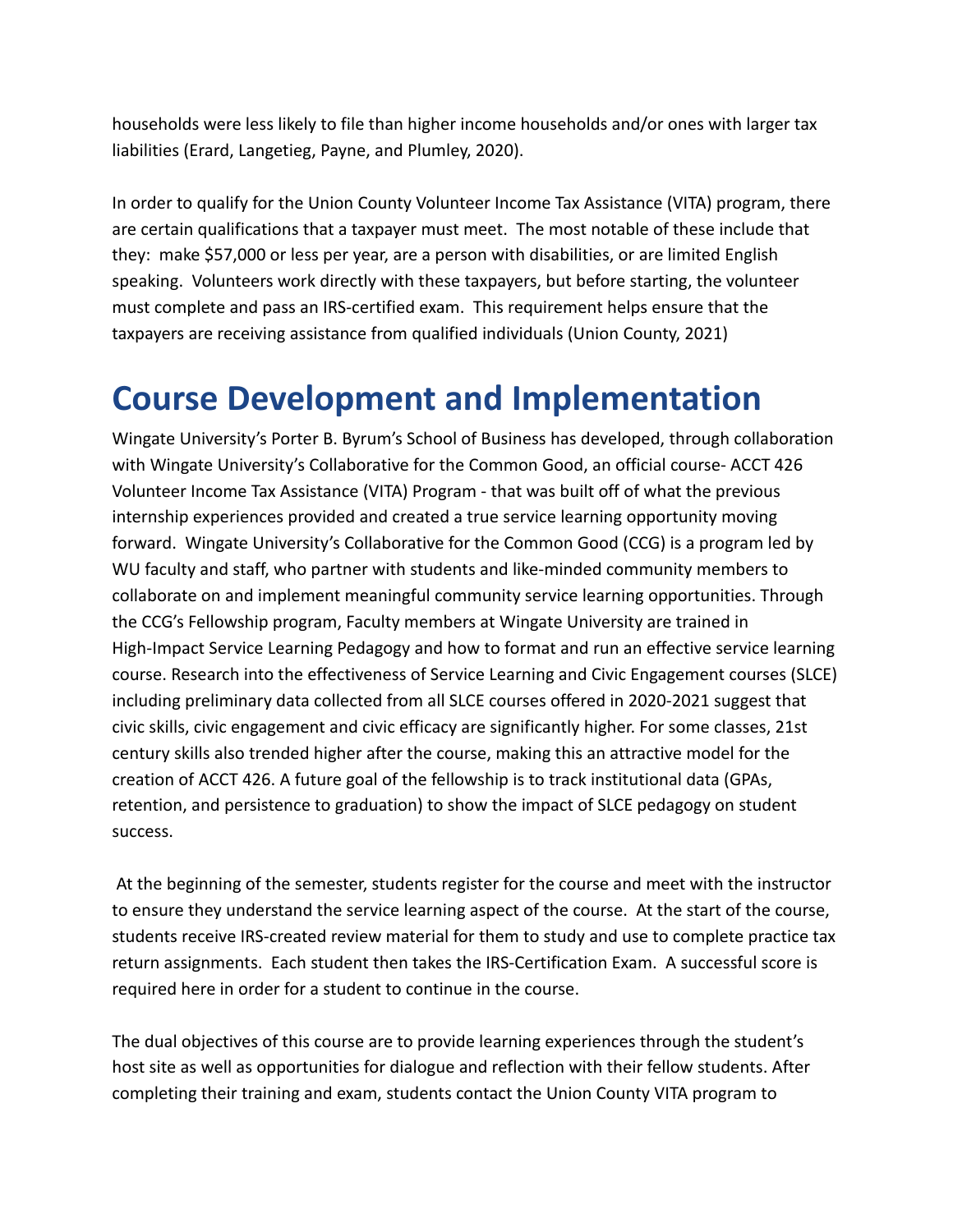schedule times to work on tax returns in the community. Community volunteers who have worked with the VITA program in previous years are also present during the student's scheduled times at the VITA program site and offer assistance with questions. Students also have the opportunity to communicate with the actual taxpayers as appropriate while working on their tax returns. Communicating with taxpayers adds a much-needed interpersonal communication experience for students in the course.

The second objective, focussed on the student experience interacting with fellow classmates and supplemental information, ensures consistent experiences and exposure to topic-related information and provides a well-rounded experience for each student. The class meets once a week to discuss and share experiences of students that week while they were out at the VITA program. This is where students share the types of tax returns they have been working on and any insights they gained and can share with each other. To add to this dialogue-type experience, students also complete weekly journals where they document what they have learned that week so that they can later reflect upon their experiences. Reflection activities are incorporated at the midway and end of the course points to encourage students to reflect on the journals, class discussions, and their overall experience up until that point in time. Portfolios are created at the midway and end of course points to allow students to document examples (removing all confidential information) of their work during the course (Lail, 2021).

### **Conclusion**

The success of the whole course relies on the great efforts of many individuals. Gloria Haney, (Union County) plays a vital role in helping schedule and oversee the students' experience while they are at the VITA program site location. Gloria Haney works very closely with Dr. Scott Lail, (Wingate University) who oversees the non- VITA location efforts of the students and monitors the on-VITA location site experience as well. Dr. Scott Lail works closely with fellow members of Wingate University's Collaborative for the Common Good for access to training, research, and support. Gloria Haney and Dr. Scott Lail both work closely with those who are making the greatest effort, which include each student who registers for and completes the course. The students are getting out of their comfort zone and gaining valuable practical experience working with individuals to provide them with a much-needed service. Community members, students, Gloria Haney, Dr. Scott Lail, Wingate University's Collaborative for the Common Good, and Wingate University are all working in collaboration to develop civic-minded student leaders for the future while providing a vital service to improve the lives of our eastern Union county neighbors.